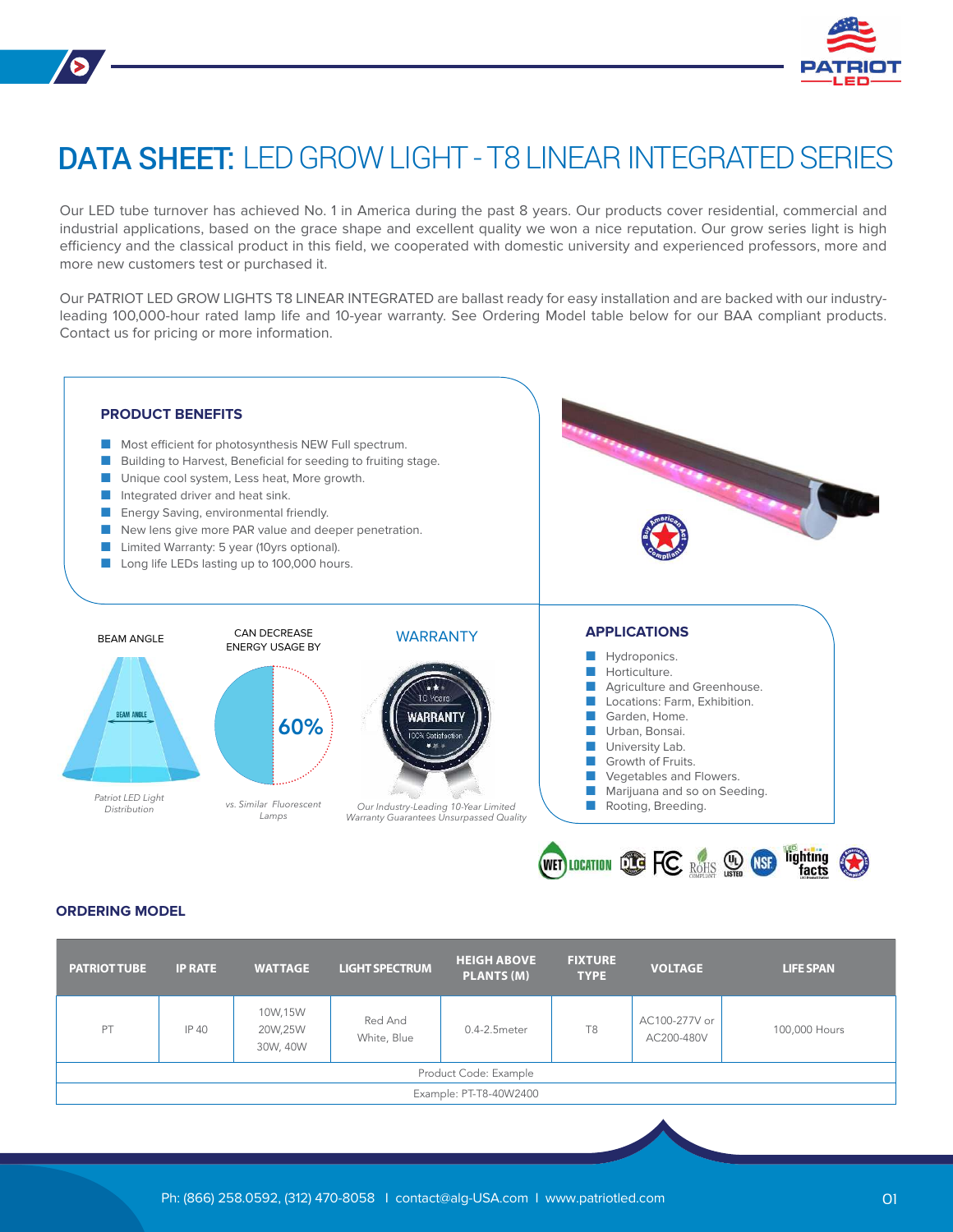

#### **PRODUCT SPECIFICATION**

 $\blacktriangleright$ 

| <b>PRODUCT NO.</b>                 | <b>BAA/TAA</b><br><b>OPTION*</b> | <b>RATED LAMP</b><br><b>WATTAGE</b> | <b>INPUT VOLTAGE</b> | <b>IP RATE</b> | <b>LUMENS</b> | <b>RATED LIFE (HOURS)</b>          |  |
|------------------------------------|----------------------------------|-------------------------------------|----------------------|----------------|---------------|------------------------------------|--|
| <b>T8 LINEAR INTEGRATED SERIES</b> |                                  |                                     |                      |                |               |                                    |  |
| PT-T8-10W600                       | Yes                              | 10W                                 | AC100-277V/200-480V  | <b>IP40</b>    | 1750          | Rating for more than 100,000 hours |  |
| PT-T8-15W900                       | Yes                              | <b>15W</b>                          | AC100-277V/200-480V  | <b>IP40</b>    | 2000          | Rating for more than 100,000 hours |  |
| PT-T8-20W1200                      | Yes                              | <b>20W</b>                          | AC100-277V/200-480V  | IP40           | 2250          | Rating for more than 100,000 hours |  |
| PT-T8-25W1500                      | Yes                              | 25W                                 | AC100-277V/200-480V  | IP40           | 2500          | Rating for more than 100,000 hours |  |
| PT-T8-30W1800                      | Yes                              | 30W                                 | AC100-277V/200-480V  | IP40           | 3750          | Rating for more than 100,000 hours |  |
| PT-T8-40W2400                      | Yes                              | 40W                                 | AC100-277V/200-480V  | <b>IP40</b>    | 5,000         | Rating for more than 100,000 hours |  |

## **PHYSICAL DATA**

| <b>PRODUCT NO.</b>                 | <b>LIGHT SPECTRUM</b> | <b>HEIGH ABOVE PLANTS (M)</b> | <b>CERTIFICATION</b> |  |  |  |  |
|------------------------------------|-----------------------|-------------------------------|----------------------|--|--|--|--|
| <b>T8 LINEAR INTEGRATED SERIES</b> |                       |                               |                      |  |  |  |  |
| PT-T8-10W1200                      | Red and White, Blue   | 0.4-2.5 meter                 | UL Classified, NSF   |  |  |  |  |
| PT-T8-15W1200                      | Red and White, Blue   | $0.4 - 2.5$ meter             | UL Classified, NSF   |  |  |  |  |
| PT-T8-20W1200                      | Red and White, Blue   | $0.4 - 2.5$ meter             | UL Classified, NSF   |  |  |  |  |
| PT-T8-25W1200                      | Red and White, Blue   | 0.4-2.5meter                  | UL Classified, NSF   |  |  |  |  |
| PT-T8-30W1800                      | Red and White, Blue   | 0.4-2.5meter                  | UL Classified, NSF   |  |  |  |  |
| PT-T8-40W2400                      | Red and White.Blue    | $0.4 - 2.5$ meter             | UL Classified, NSF   |  |  |  |  |

## **SPECTRUM**



440nm Royal Blue



660nm Deep Red





730nm Deep Red



525nm Green



625nm Red

Our supplemental spectrum LED lights are perfect for growers who want to supplement their existing lighting system.